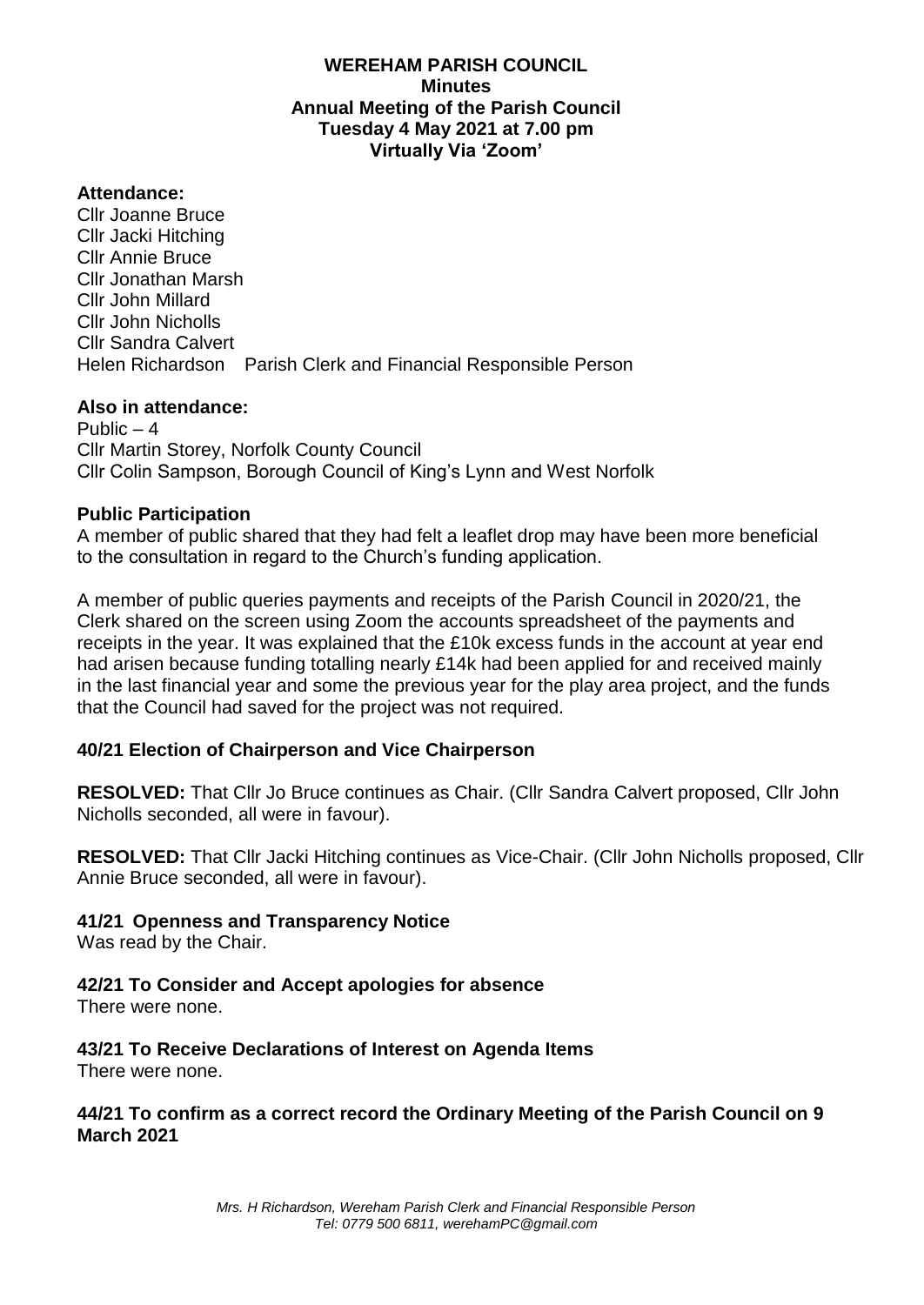**RESOLVED:** That the minutes of the Ordinary Meeting on 9 March 2021 of the Parish Council be approved as a true record of the meeting. (Cllr John Millard proposed, Cllr Sandra Calvert seconded, all were in favour).

# **45/21 To Note Declaration of Interests (Pecuniary and Non-Pecuniary) (within 28 days)**

Was noted.

# **46/21 To Approve Financial Regulations**

There were no proposed amendments.

**RESOLVED**: That the Financial Regulations be approved. (Cllr Jacki Hitching proposed, Cllr Jo Bruce seconded, all were in favour).

## **47/21 To Note Risk Management Scheme 2021/22 Approved March 2021**

**RESOLVED**: That the Risk Management Scheme 2021/22 be approved. (Cllr John Nicholls proposed, Cllr John Millard seconded, all were in favour).

#### **48/21 To Approve the Assets Register as at 31.03.21**

**RESOLVED**: That the Assets Register as at 31.03.21 be approved. (Cllr Jo Bruce proposed, Cllr Jacki Hitching proposed, all were in favour).

#### **49/21 To Approve Annual Insurance Renewal**

**RESOLVED:** That insurance premium provided by BHIB Ltd of £473.64 be approved from 1<sup>st</sup> June 2021 to 31<sup>st</sup> May 2022. (Cllr Jo Bruce proposed, Cllr Jacki Hitching seconded, all in favour).

#### **50/21 To Approve Statement of Accounts 2020/21**

**RESOLVED** That the Statement of Accounts 2020/21 be approved. (Cllr John Nicholls proposed, Cllr Jacki Hitching seconded, all were in favour).

#### **51/21 To Approve Annual Governance and Accountability Return 2020/21**

**RESOLVED**: That the AGAR 2020/21 be approved in all applicable sections 1 and 2. (Cllr Jo Bruce proposed, Cllr Sandra Calvert seconded, all were in favour).

## **52/21 To Approve Councillor Training**

Noted.

## **53/21 To Approve Meeting Dates from July 2021 to May 2022**

It was agreed to continue to try and have meetings in July, September, November, January, March and May, at 7 pm, on the second Tuesday of each of these months, but it was noted that there may not be a July meeting if we are not confident in regard to covid situation.

#### **54/21 To Discuss and Consider Approval of Grant Funding Application from the Wereham Parochial Church Council**

The Council had received an application from the Church for funding assistance as a result of covid closures over the past year for contingency and building work. The Council had received a report of those residents who had shared either being for or against any funding anonymously. The Parish Council needed to measure any funding application against what would be of benefit to the community, and as the application had been to cover contingency this was not something the Parish Council could measure. It was suggested that the Church negotiate the Parish Share with the Diocese and the Parish Council would support that if needed. The Parish Council would not be able to assist currently but would urge any of the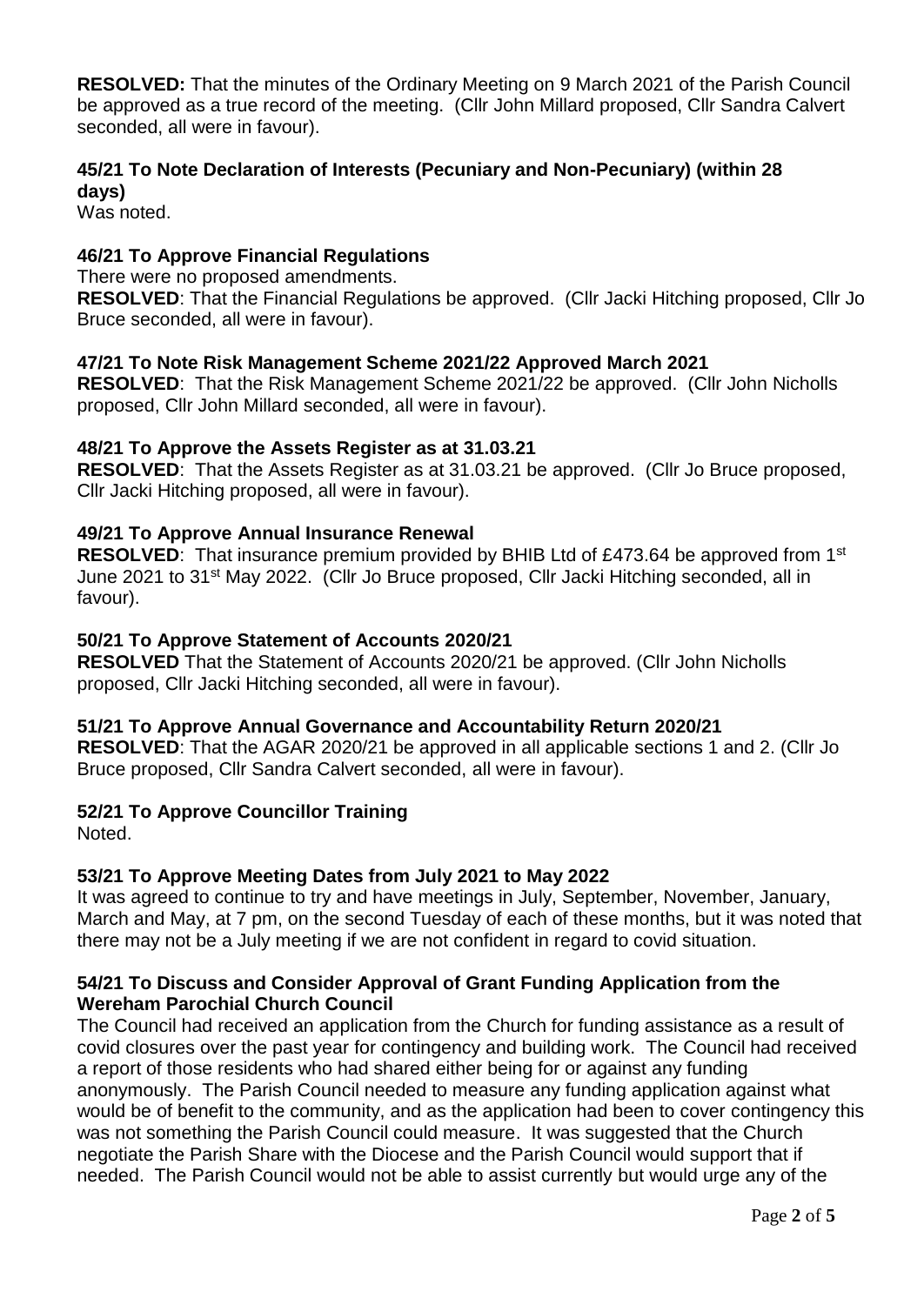parishioners in support of the Church to try and assist in any way they could. The Parish Council wished to keep open dialogue with the PCC.

## **55/21 To Consider Approval Purchase of Litter Bins, installation and Annual Empty Fee – Locations Proposed at Play Area and Pond**

It was agreed to defer the item as there was no budget and it was felt not a huge litter issue in the village currently. The Clerk agreed to add to the bi-monthly sheet to monitor litter.

#### **56/21 To Consider Approval of Any costs in relation to the Annual Play Area Inspection Report, if received**

It would be deferred as the inspection report was not yet available.

## **57/21 To Discuss and Approve Any Action in Relation to Pond Silt Dredging**

Three quotes had been received in regard to dredging of the pond. Any approval of a quote and cost would be pending further investigation into any licencing, permits or testing required. The Clerk advised that she would need to discuss with authorities, the local landowner etc. regarding timings and other considerations to plan for the dredging. The Clerk would be contacting NCC in regard to the previous offer to cover half the costs. The Council agreed to pause the Coir Roll project until after the dredging had been finished. The work would likely need to commence in October. The Clerk agreed to put signs up at the pond regarding the edge.

**RESOLVED:** Of the three quotes received the Council has chosen based on price the most economical option costing £9990 excluding VAT plus any other costs required. (Cllr Jo Bruce proposed, Cllr Sandra Calvert seconded, all were in favour).

#### **58/21 To Consider Planting of Fruit Trees within Wereham Village (resident suggestion)**

The Borough Council has still got a scheme where fruit trees can be donated at a very low cost towards a community orchard. The boundary around the playing field may be a good option for fruit trees. The Clerk agreed to investigate the borough's scheme and discuss with the tree management contractor, and also check whether there was any permissions were required from Heygates as the owner of the playing field.

**59/21 To Consider Signage in Relation to Pedestrians School Lane (resident suggestion)**  The Clerk agreed to seek advice from NCC regarding signage for traffic from both directions on School Lane to advise that there are pedestrians in the road and to slow as a health and safety matter.

#### **60/21 To Approve Support of Application to NCC Hedgerow and Tree Planting Project/Restoration (resident suggestion)**

The Parish Council had received information regarding suggested project from a resident that could be funded by NCC to reinstate hedgerows around the village and specifically Cavenham Road. The Council felt that it would support the project but the volunteers would need to understand if there were any land ownership issues where the hedgerows were sited. The Parish Council felt that a full length hedgerow would also be benefit at the cemetery.

The Parish Council wished to support the PCC's Campaign 'No Mow May' where the grounds maintenance contractor would not cut the grass in May in the churchyard at no extra cost including an extra cut if needed in the year.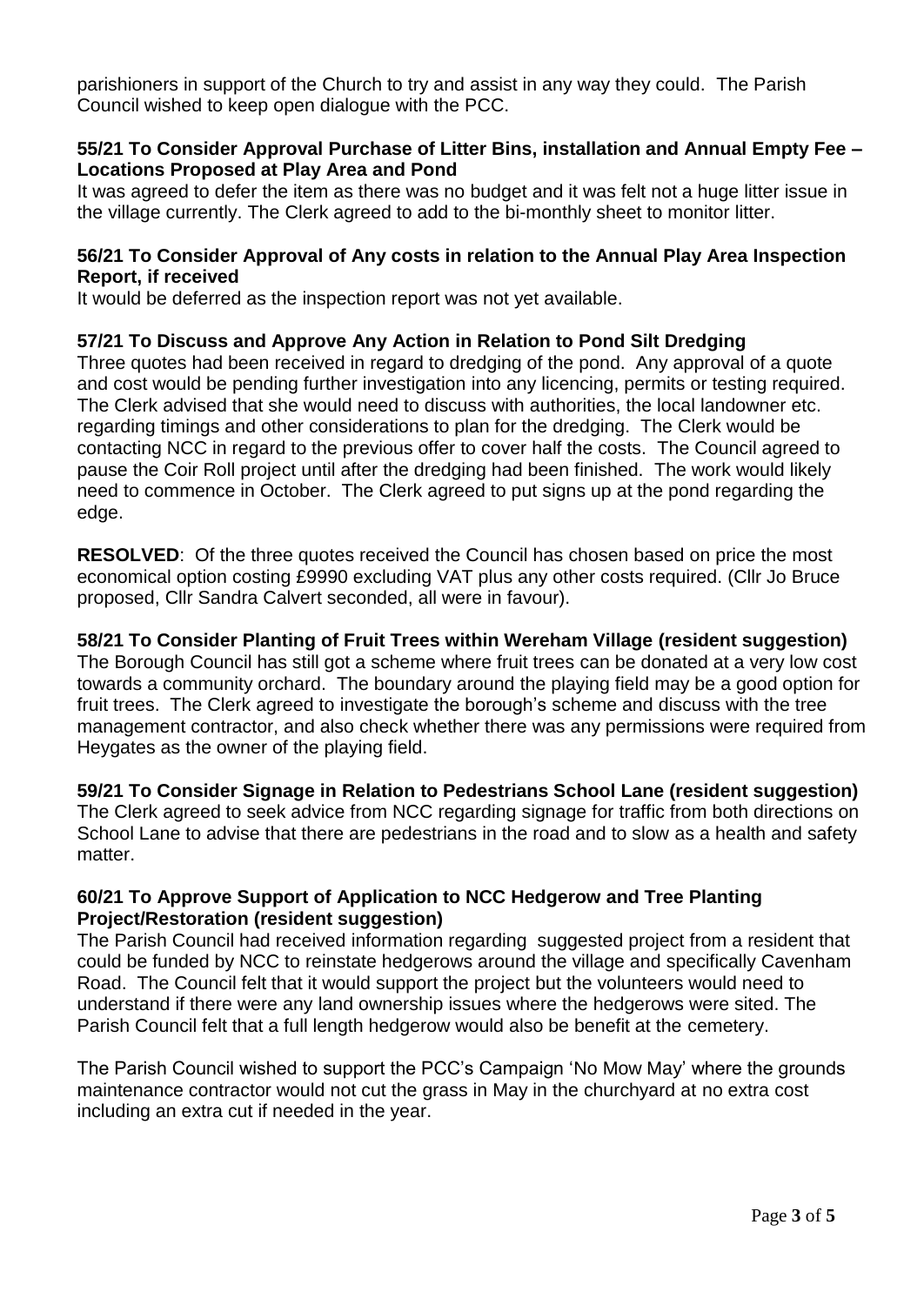# **61/21 To Approve Costs in Relation to Operation London Bridge**

**RESOLVED**: That a total of £180 be approved for costs in relation to operation London Bridge to purchase a condolence book, photo, frame, arm bands and table cloth. (All were in favour).

#### **62/21 To Approve Wereham PC Action Plan 2021/22 to be monitored over next 12 months** The Parish Council noted it.

## **63/21 To Receive and Approve Any Action in relation to the Bi-Monthly Village Inspection**

Cllr John Nicholls conducted the inspection and the Clerk agreed to resolve the matters:

- The Wickstead inspection would review the log rolls on play equipment.
- The benches need painting on the playing field, the Clerk agreed to get quotes on paint and labour.
- The playing field dog bin needed re-fixing.
- There was rubbish behind trees on the playing field.
- The trees need tiding underneath on the playing field and church yard.
- Phone box needs a good washing down and sweep inside.
- Post for village sign would need renewing when village sign refurbished.
- There were huge numbers of new shoots that are six-foot-high in the church yard.
- The cemetery gate needed painting.
- The cemetery pathway needed weed killer.

#### **64/21 To Approve Any Action in Relation to Temporary Event Licence (TENs) BCKLWN Policy**

It was understood there was a significant amount of action from BCKLWN surrounding TENs and how they deal with them. There had been a lot of pressure from Parish Councils who were not statutory consultees.

## **65/21 To Approve Payments to date**

| Clerk Wages - March and April                                                                                     | 486.20  | 0.00   | 486.20  |
|-------------------------------------------------------------------------------------------------------------------|---------|--------|---------|
| HMRC March and April - PAYE                                                                                       | 115.00  | 0.00   | 115.00  |
|                                                                                                                   |         |        |         |
| Handyman - clean playing field items; cemetery bench<br>refurb and paint; clear rubbish from pond bank; clean top |         |        |         |
| of phone box; clean ivy from church wall; move sam2                                                               | 136.00  | 0.00   | 136.00  |
| <b>BHIB Ltd - Council Insurance Annual Premium</b>                                                                | 473.64  | 0.00   | 473.64  |
| Pearce & Kemp Ltd - Annual Maintenance Charge                                                                     | 80.00   | 16.00  | 96.00   |
| <b>CGM Ltd</b>                                                                                                    | 34.00   | 6.80   | 40.80   |
| Norfolk Alc - Annual Subscription                                                                                 | 157.90  | 0.00   | 157.90  |
| <b>BCKLWN Dog Waste Bin Emptying</b>                                                                              | 404.68  | 80.94  | 485.62  |
| Jo Raby - Internal Auditor                                                                                        | 20.00   | 0.00   | 20.00   |
| Eon - Streetlight Electric - March 2021                                                                           | 23.52   | 1.18   | 24.70   |
|                                                                                                                   |         |        |         |
| <b>TOTAL TO BE PAID</b>                                                                                           | 1930.94 | 104.92 | 2035.86 |

**RESOLVED**: That payments as presented be approved. (Cllr Jo Bruce proposed, Cllr Sandra Calvet seconded, all were favour).

## **66/21 To Receive Councillors Concerns and Agenda Items for next meeting and Forward Work Programme**